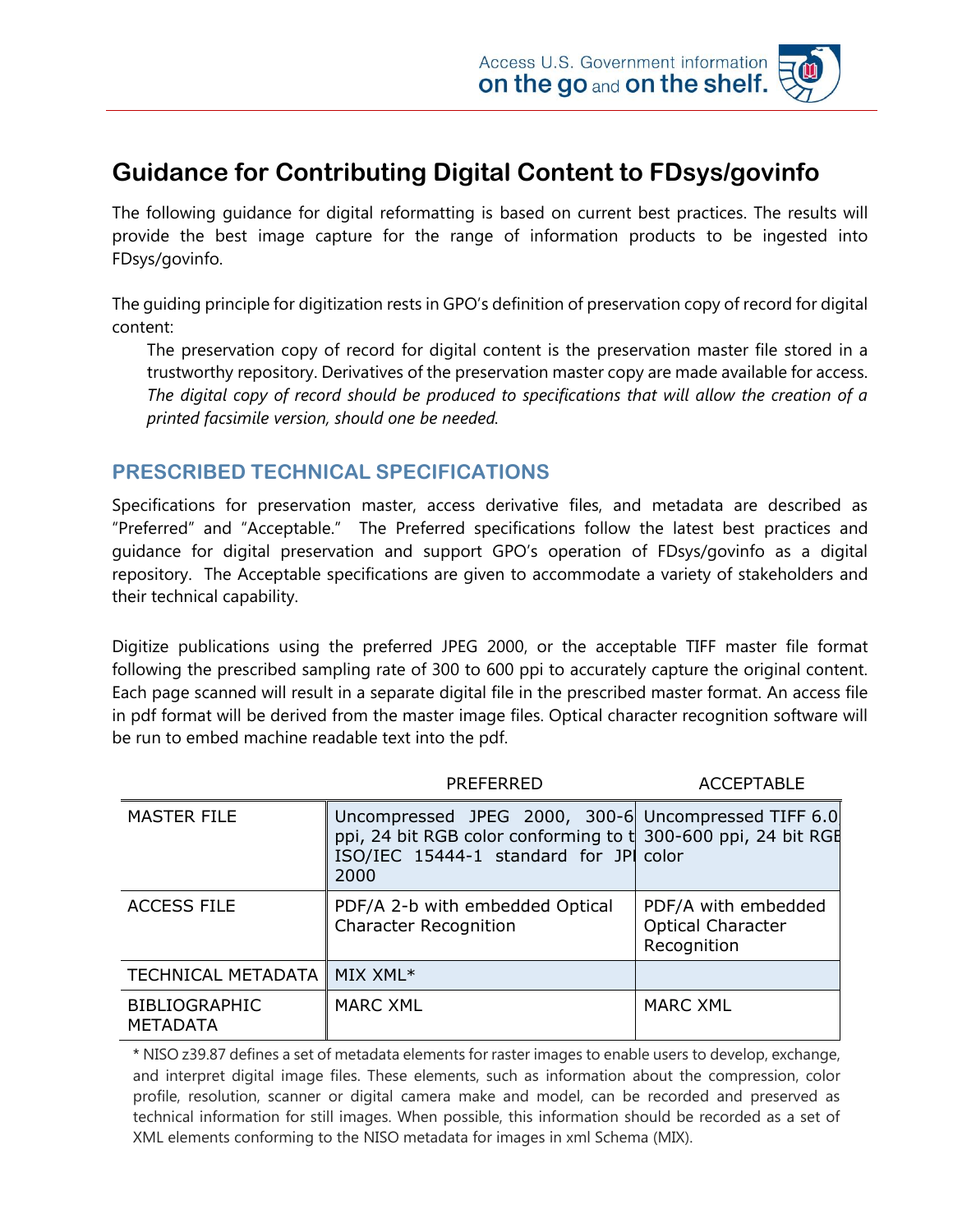## **OTHER SPECIFICATIONS**

### **SKEW**

No software de-skew should be used. The skew variation should be  $+/-1$  degree at the vertical axis at the left side of the page.

### GUTTER MARGIN

If publications are digitized from bound volumes, sufficient gutter margin has to exist to avoid page curvature that may interfere with image clarity, text readability, and OCR accuracy.

### PIXELS PER INCH

The sample page images below were digitized in a range from 200 to 700 pixels per inch (ppi). Note the image on the far left, it shows a sampling rate of 200 ppi is not high enough to produce a clear image. Four hundred ppi is the sampling rate where the image comes completely into focus and would be the ideal image sampling rate for this page. Some Federal Government publications use 6 point type for text in page headers, footers, or in tables. A page with type elements this small should be digitized at a minimum of 400 ppi to resolve the smaller type with clarity. Test different ppi to be sure all text is readable. Higher pixel rates, especially beyond 600 ppi, do not create a clearer image, just larger files due to the number of pixels per inch captured.

#### *Examples of text at 200-700 pixels per inch (ppi)*

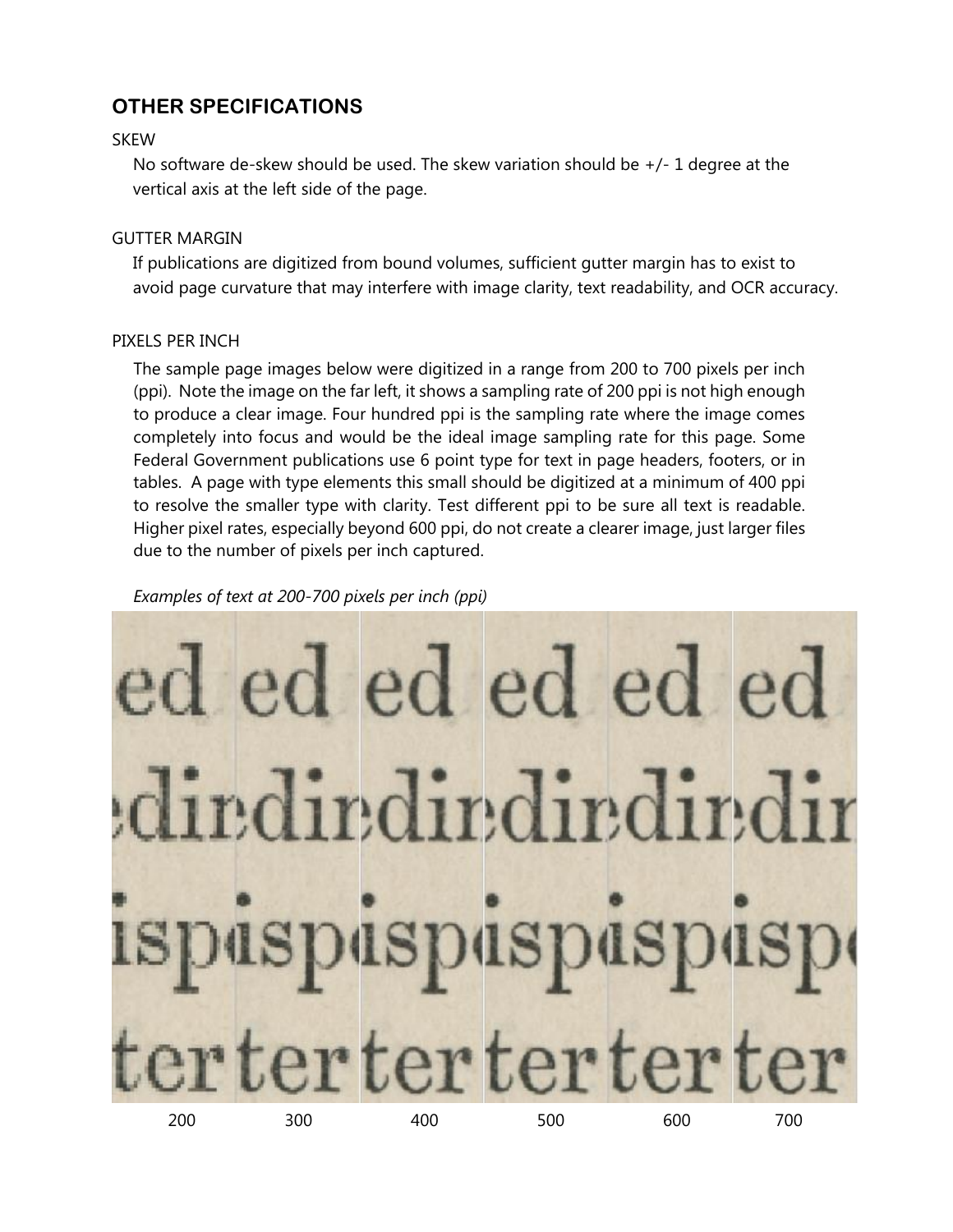# **DIGITIZATION BEST PRACTICES**

- The digitization process will preserve the page image look and feel of the original source publication, preserving the original cover, blank pages, table of contents, pages and indexes in their original order. The source publication must contain all of the information content intended by its publisher(s) or creator(s).
- All information content from the original publication must be captured in the digitization process. The file format and digital sampling rate must be able to capture small print, line art, maps, and color.
- The physical condition of the source publication will not compromise the digitization of page image or the ability of optical character recognition software to convert the page image to machine readable text. An exception may be made when the source copy is the last known copy available.
- Examine the publications you intend to scan for general condition and whether the gutter margin will allow you to digitize the volumes without disbanding them.
- Conduct a pilot test digitizing a sample of pages representative of the overall pages in the document.
- Evaluate the results of the pilot test, including image quality control and adjust workflow as needed.
- Develop and document the digitization specifications you intend to use for the publications including ppi, workflow, and the computer workspace you will use for temporarily downloading and storing the digital image files while you are working with them.
- Assess the level of staff available and be knowledgeable about the equipment you intend to use for the work.
- Conduct a brief test each day to determine that all equipment is working properly.

### **REVIEWING PUBLICATIONS FOR DIGITIZATION**

Review a representative sample of the publications you intend to digitize. This is to ensure that the general condition of the item will not impair the image capture.

- Volumes with mold on the book cases or pages should not be digitized.
- Volumes covered in dirt and dust should be vacuumed before digitization. This protects both the digitization equipment and the people performing the work.
- A tight gutter margin may make it impossible to create page images without curvature or distortion effects that may interfere with the user's experience in being able to read the text in the online image and the accuracy of the OCR software.

When digitizing a large number of volumes, it will be impossible to look at every single page to confirm its condition before the volume reaches the scanner. Turning the page when the book is on the scanner may reveal that the next page is missing, torn with missing text, or covered with marginal notes or underlining. While some situations can be remedied with a little work, others cannot.